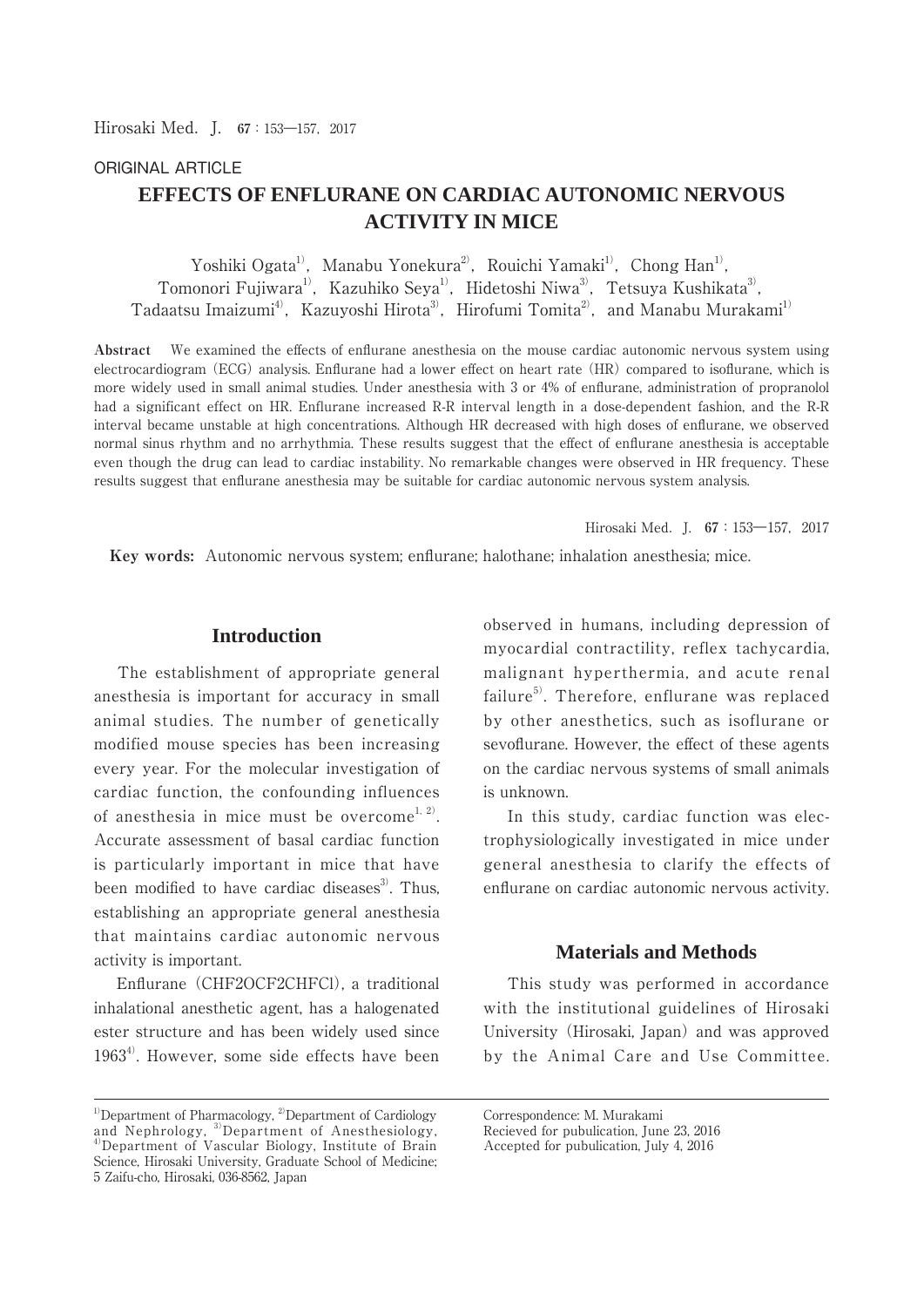Ten week-old C57BL/6 mice, one of the most commonly used mouse lines in Japan, were purchased from Japan SLC Inc. (Hamamatsu, Japan) and housed under standard laboratory conditions. The animals were maintained for one week at a temperature of  $22 \pm 2^{\circ}$ C and relative humidity of 57% on a 12-h light /dark cycle (lights on  $08:00-20:00$ ), with free access to food and water.

#### **General anesthesia**

Ten male C57BL/6 mice (12-16 weeksold; weight,  $32 \pm 1$  g) were used for these experiments. Anesthesia was induced by placing the mouse in an anesthesia induction chamber  $(15 \times 15 \times 7 \text{ cm})$  containing 2-4% enflurane and room air. In some experiments, 2% isoflurane was used instead of enflurane. Anesthesia was maintained for 45 min (anesthetic maintenance state). All experiments were conducted from 10:00 a.m. to 4:00  $p.m<sup>6</sup>$ .

#### **ECG Evaluation**

 An electrocardiogram (ECG) was recorded (lead I) and HR and R-R intervals were simultaneously measured (ML846 Power Lab System, AD Instruments, Dunedin, New Zealand). Each ECG was analyzed using the manufacturer's software. Standard deviation of the R-R interval (SDNN) was measured as HR variability, which was considered an indicator of cardiac vagal control<sup>7)</sup>. For pharmacological analysis, mice were administered propranolol (0.1 to 0.8 mg/kg) for sympathetic blockade.

## **Statistical analysis**

The results are expressed as the mean  $\pm$ standard error (S.E.). At first, Shapiro-Wilk test was examined. Then, results were analyzed with *post hoc* mean comparisons using the Newman-Keuls multiple-range test. Statistical significance was determined by one-way analysis of variance (ANOVA) followed by Dunnett's *t*-test; p-values < 0.05 were considered to be significant.

## **Results**

## **Heart rate (HR) and SDNN**

 The ECGs under 2, 3, or 4% enflurane revealed a regular pattern indicative of physiological pacemaking and excitation propagation (Fig. 1Ai). Corresponding averaged ECG signal changes under 2, 3, or 4% enflurane are aslo shown in Fig. 1Aii. Increased concentrations of enflurane induced elongation of the R-R interval (Fig. 1A). No arterial fibrillation, atrial paroxysmal contraction, ventricular paroxysmal contraction, or any other serious arrhythmia was detected in any of the mice. Each R-R interval was considered to be within a normal sinus rhythm range. P-Q and Q-T durations were equally elongated, and QRS was not affected (data not shown). Heart rate (HR) changes under enflurane  $(2-4\%)$  or isoflurane  $(2\%)$  anesthesia are shown in Fig. 1B; enflurane reduced HR in a concentration-dependent manner. Compared with enflurane, administration of 2% isoflurane significantly decreased HR. HRs with mice given 2 or 3% enflurane were significantly greater than those administered 2% isoflurane  $({}^*P < 0.05)$ . Considering the basal heart rate (ca. 530 bpm) without anesthesia in our former study, enflurane might be useful for physiological analysis $^{6}$ . In Fig. 1C, SDNN is shown for mice receiving 2% enflurane or isoflurane. There were no statistical differences between the two groups.

#### **Sympathetic blockade with Propranolol**

 We further analyzed the impact of sympathetic blockade on HR during anesthesia using propranolol (Fig. 2). Enflurane anesthesia (2 to 4%) decreased HR in a concentrationdependent manner (Fig. 1B). Propranolol administered in addition to enflurane resulted in a further, significant reduction in HR. Propranolol  $(0.1 \text{ to } 0.8 \text{ mg/kg})$  significantly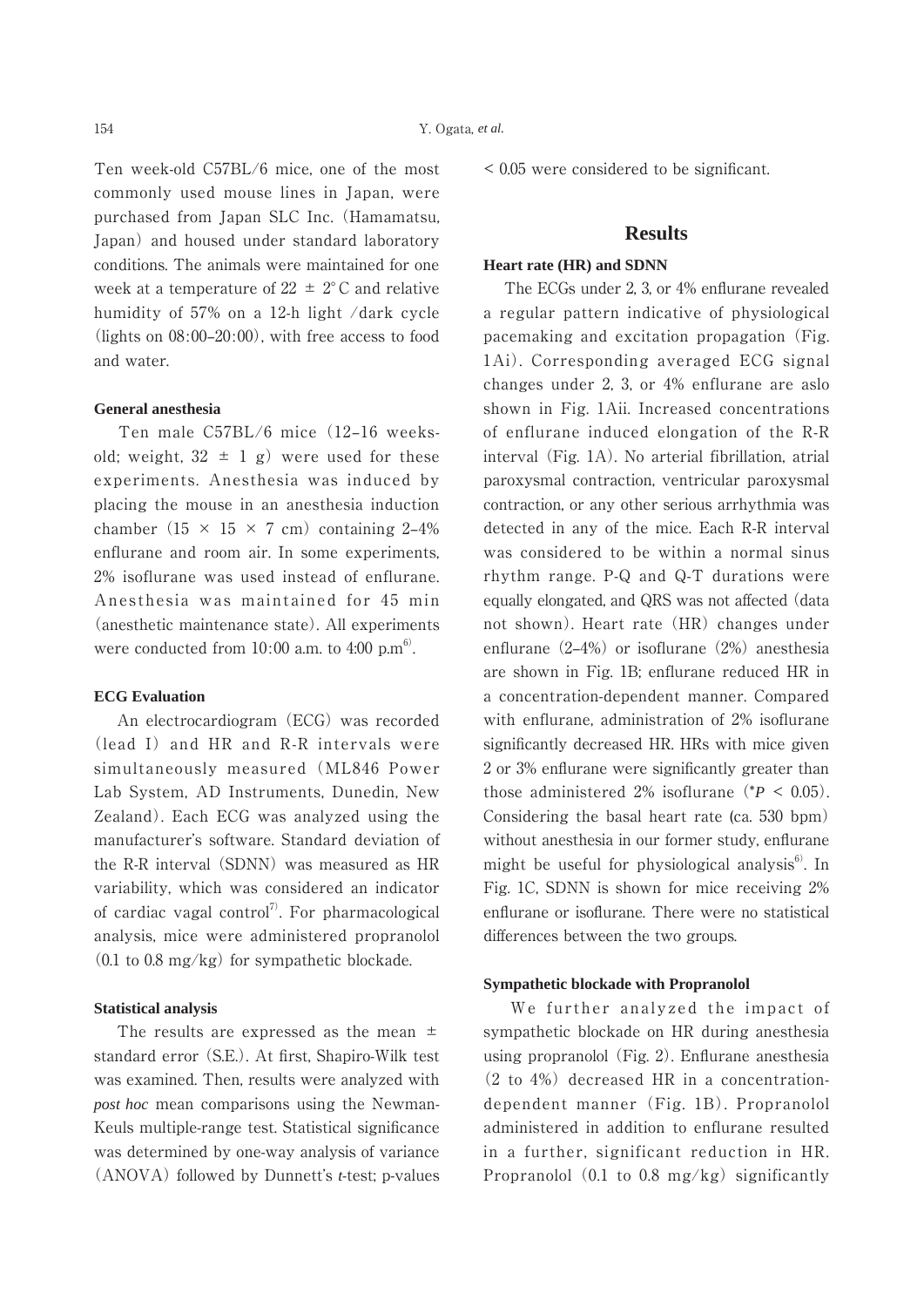

**Figure 1** A) Representative traces of electrocardiogram with 2–4 % enflurane anesthesia (i). Representative averaging view of electrocardiogram with 2–4 % enflurane anesthesia (ii). B) Statistical analysis of heart rate (HR) with 2% isoflurane anesthesia (open bar) or enflurane anesthesia (2–4 %, closed bar). \**P* < 0.05, difference between 2% isoflurane anesthesia and enflurane anesthesia (*n* = 8 to 22). C) Statistical analysis of standard deviation of the R-R interval(SDNN) during 2% isoflurane (open bar) or enflurane (closed bar) anesthesia.



**Figure 2** Dose-dependent changes in heart rate in response to various concentrations of propranolol. \**P* < 0.05, difference between basal status of each anesthetic conditions  $(n = 8)$ . (En: enflurane, 2%:  $\bigcirc$ , 3%:  $\bigcirc$ , 4%:  $\bigcirc$ )

decreased the HR in a dose-dependent manner, regardless of enflurane anesthesia concentration. In contrast, the degree of HR reduction differed between 2, 3, and 4% enflurane. The mice given 3 or 4% of enflurane showed a significant decrease in HR, even with 0.2 mg/kg of propranolol, while mice given 2% enflurane

showed smaller HR changes in response to propranolol.

#### **Frequency spectrum analysis**

 Figure 3A depicts the typical beat-tobeat dynamic results with Poincaré plots (R- $R_n$  versus  $R-R_{n+1}$ ) using 2-4% of enflurane.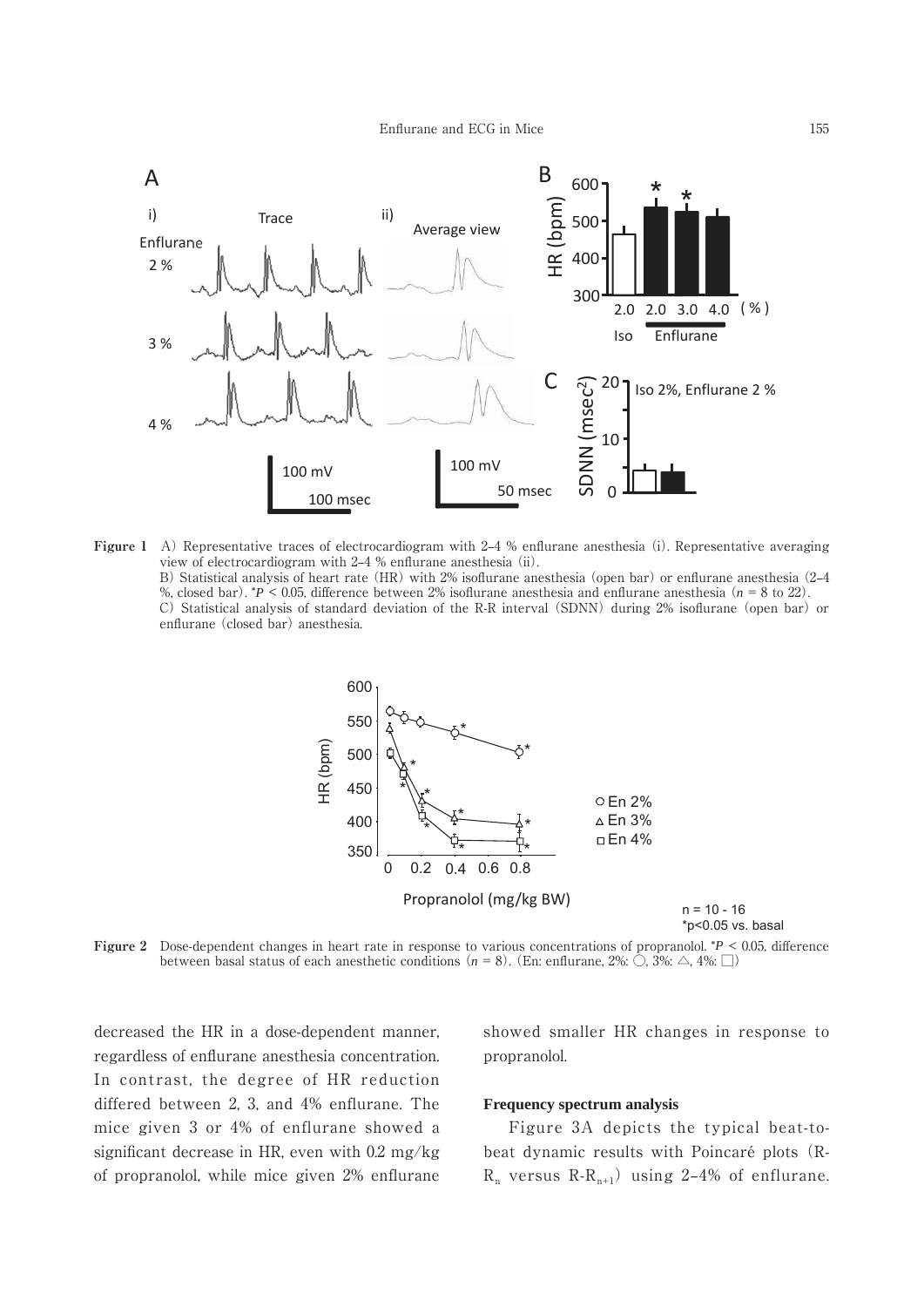

**Figure 3** A)Representative HR variability analysis during 2% (left), 3% (middle), and 4% (right) enflurane anesthesia. Poincare plots (R-R<sub>n</sub> vs. R-R<sub>n+1</sub>) in which consecutive pairs of control period R-R intervals are graphed with the  $n^{\text{th+1}}$  R-R interval plotted against the  $n^{\text{th}}$  R-R period (upper panels). B)Representative power spectral densities (lower panels) during 2% (left), 3% (middle), and 4% (right) enflurane anesthesia.

The concentration of enflurane was positively associated with an increase in R-R interval length.

 Frequency domain analysis (Fig. 3B) was used to resolve low frequency (LF; 0.2-0.75)  $\text{Hz}$ ) and high frequency (HF; 0.75–2.5 Hz) components into power spectral density values (Fig. 3B). The LF component did not change after 2, 3, or 4% enflurane anesthesia administration (18.4  $\pm$  2.2, 12.7  $\pm$  2.3, and 22.0  $\pm$  2.6, for 2, 3, and 4% enflurane anesthesia, respectively). Statistical analysis of HF components also showed no significant changes  $(59.8 \pm 5.2, 70.5 \pm 4.0, \text{ and } 66.6 \pm 2.6, \text{ for } 2,$ 3, and 4% enflurane anesthesia, respectively). Therefore, no significant changes in LF or HF components were observed after enflurane administration, suggesting that enflurane may be suitable anesthesia for physiological ECG analysis.

## **Discussion**

 In this study, enflurane anesthesia was shown to decrease HR in mice. However, enflurane anesthesia affected HR to a lesser degree than isoflurane anesthesia at the same concentration, suggesting that enflurane has less of an effect on autonomic nervous activity. Thus, for mouse experiments involving the autonomic nervous system, enflurane may be more appropriate than isoflurane, due to its reduced effects on HR. Enflurane also had no significant effect on LF or HF components. There were no differences in SDNN between isoflurane and enflurane anesthesia.

 Propranolol administrated while under 3 or 4% enflurane anesthesia resulted in a further significant reduction in HR, suggesting that these concentrations are more suitable for physiological analysis. Small doses of propranolol  $(0.1 \text{ or } 0.2 \text{ mg/kg})$  had no effect on HR when given in combination with 2% enflurane.